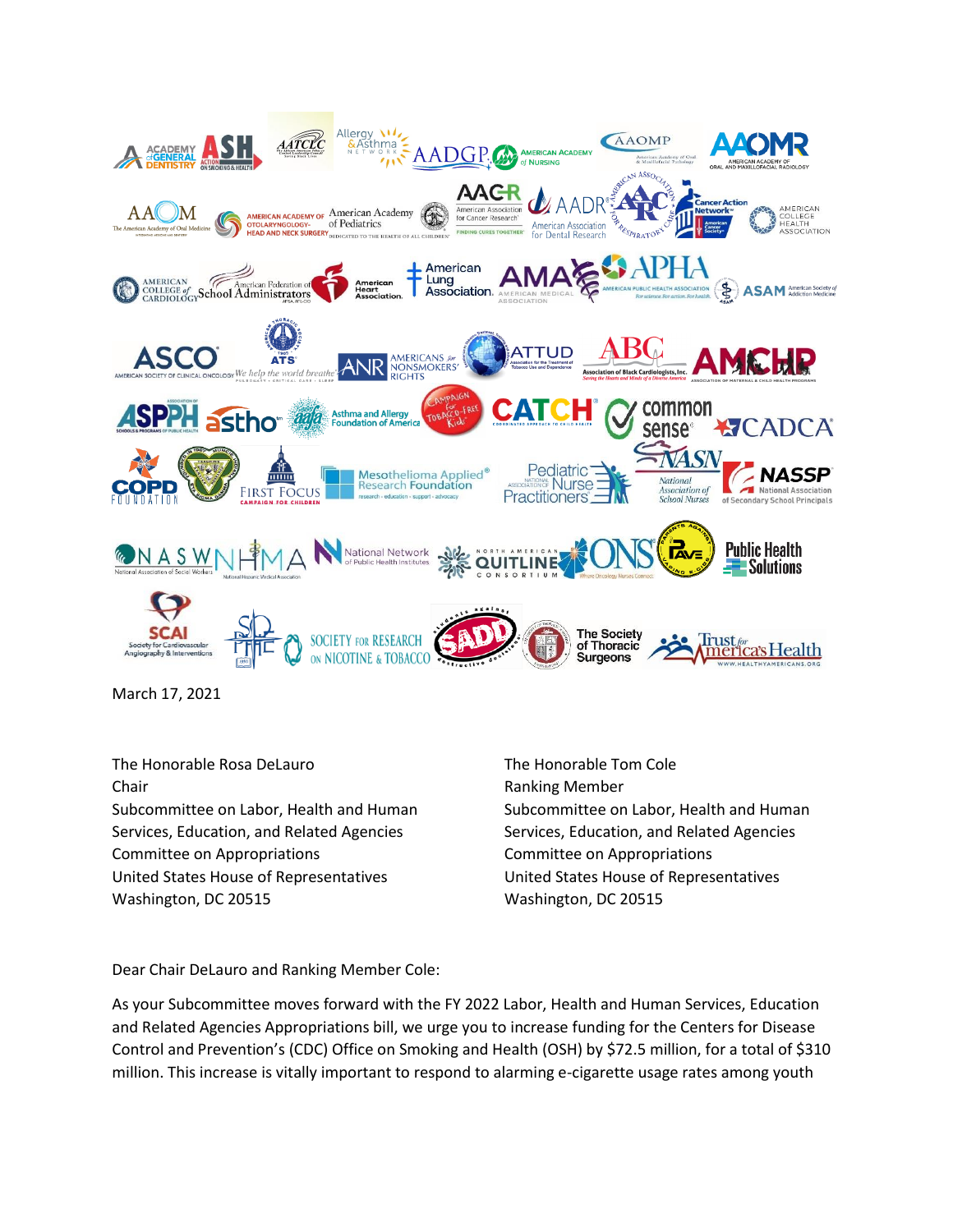and the devastating toll that tobacco continues to take on our nation's health during the COVID-19 pandemic, especially in disproportionately affected communities.

Tobacco use has long been the leading preventable cause of death in the United States. Each year, it kills more than 480,000 Americans and is responsible for approximately \$170 billion in health care costs. Nearly one in three heart disease deaths, one in three cancer deaths, and nearly eight in 10 chronic obstructive pulmonary disease (COPD) deaths are caused by tobacco use. People who smoke are at greatest risk for complications if they contract COVID-19, and many of the conditions caused by smoking also increase the risk of severe complications from COVID-19.

Our nation is at a critical juncture in the fight against tobacco use. After making tremendous progress in reducing youth tobacco use over the past several decades, e-cigarettes are threatening to undermine declines in youth smoking and overall youth tobacco use. E-cigarettes have been the most commonly used tobacco product among youth since 2014, and youth use of e-cigarettes has reached what the FDA and the Surgeon General have called "epidemic" levels. The 2020 National Youth Tobacco Survey (NYTS) shows that 3.6 million kids used e-cigarettes in 2020, including nearly 1 in 5 high school students. The risks are also becoming clearer. In 2020, 38.9 percent of all high school e-cigarette users used ecigarettes on 20 or more days a month, a sign that youth are addicted or at risk of addiction. Studies show that young people who use e-cigarettes are more likely to become smokers.

Tobacco use is also a significant contributor to health disparities. While smoking rates overall have declined, smoking has become more concentrated among certain groups and in particular regions of the country. People with lower incomes and lower levels of education, Native Americans, people with behavioral health conditions, and LGB Americans all have disproportionately higher rates of tobacco use, placing them at greater risk for tobacco-caused diseases such as heart disease, cancer, and respiratory disease. Black Americans die from smoking-caused diseases at far higher rates than other Americans despite starting to smoke at a later age, smoking fewer cigarettes per day, and being more likely to make a quit attempt.

OSH has a vital role to play in addressing this serious public health problem. It provides grants to states and territories to support tobacco prevention and cessation programs, runs a highly successful national media campaign called "Tips from Former Smokers" (Tips), conducts research and surveillance on tobacco use, and develops best practices for reducing it. Additional resources will allow OSH to address the threat to public health posed by alarmingly high rates of youth e-cigarette use while continuing to prevent and reduce other forms of tobacco use. With additional resources:

- CDC could better advance health equity by focusing on groups who are disproportionately harmed by tobacco products, including designing and implementing prevention and cessation programs that are tailored to address their specific needs.
- CDC could strengthen efforts to end youth and young adult tobacco use, including e-cigarette use, by providing more resources to state and local health departments; educating youth, parents, health professionals, communities, and others about tobacco products and the harms associated with their use; and identifying evidence-based strategies to protect youth and young adults from initiating tobacco use.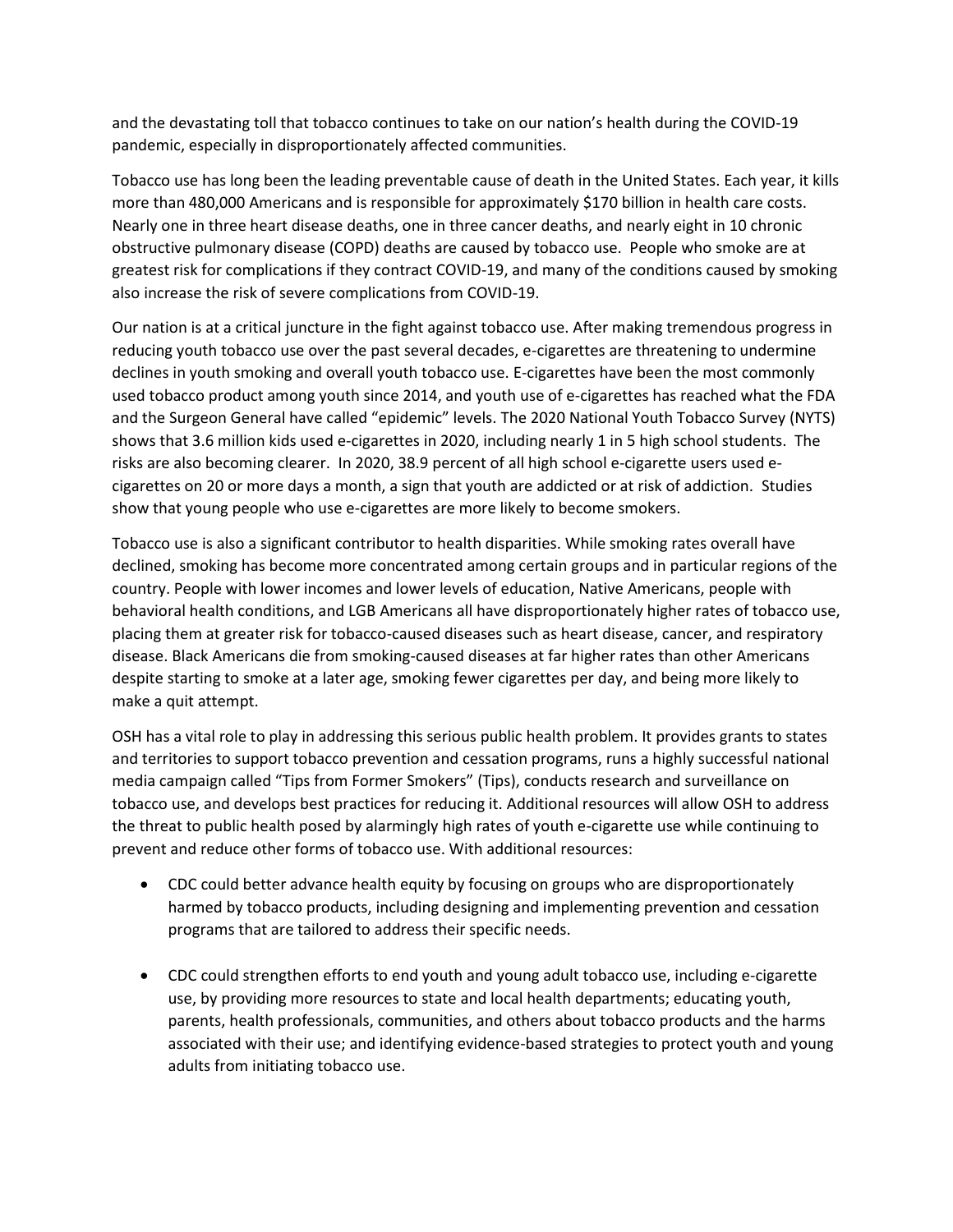• CDC could expand a program that we know works: the Tips media campaign. From 2012 through 2018, CDC estimates that more than 16.4 million people who smoke attempted to quit and approximately one million smokers have quit for good because of the Tips campaign. As a result, the Tips campaign has helped prevent an estimated 129,100 smoking-related deaths and saved an estimated \$7.3 billion in health care costs. Increasing the number of weeks Tips is on the air each year, better targeting the ads into communities that experience a disproportionate impact, and increasing the frequency with which ads run will help even more smokers to quit.

We appreciate that the FY 2021 House Labor, Health and Human Services, Education and Related Agencies Appropriations bill included a \$10 million increase for OSH and that the FY 2021 Omnibus and COVID Relief and Response Act (P.L. 116-260) increased funding for OSH by \$7.5 million in FY 2021 to \$237.5 million. Additional investments in tobacco prevention and cessation will save lives, reduce tobacco use among disparate populations, and reduce the cost of treating tobacco-caused disease. We urge you to increase funding for CDC's OSH to \$310 million, which will enable CDC to address the challenges posed by e-cigarettes while continuing to make progress reducing the death and disease caused by other tobacco products and strengthening efforts to assist groups disproportionately harmed by tobacco products.

## Sincerely,

Academy of General Dentistry

Action on Smoking & Health

African American Tobacco Control Leadership Council

Allergy & Asthma Network

American Academy of Dental Group Practice

American Academy of Nursing

American Academy of Oral and Maxillofacial Pathology

American Academy of Oral and Maxillofacial Radiology

American Academy of Oral Medicine

American Academy of Otolaryngology – Head and Neck Surgery

American Academy of Pediatrics

American Association for Cancer Research

American Association for Dental Research

American Association for Respiratory Care American Cancer Society Cancer Action Network American College Health Association American College of Cardiology American Federation of School Administrators American Heart Association American Lung Association American Medical Association American Public Health Association American Society of Addiction Medicine American Society of Clinical Oncology American Thoracic Society Americans for Nonsmokers' Rights Association for the Treatment of Tobacco Use and Dependence

Association of Black Cardiologists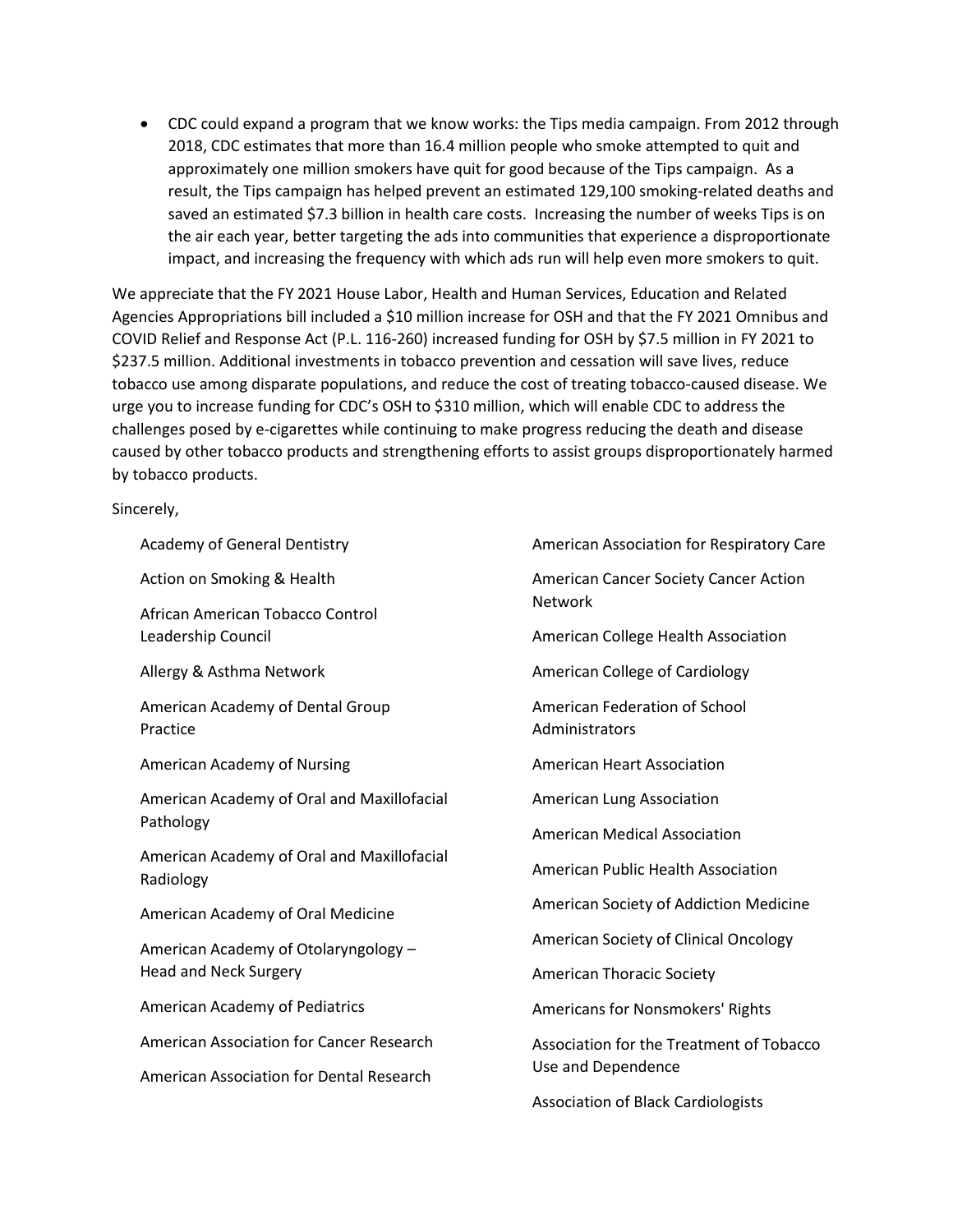Association of Maternal & Child Health Programs

Association of Schools and Programs of Public Health

Association of State and Territorial Health **Officials** 

Asthma and Allergy Foundation of America

Campaign for Tobacco-Free Kids

Coordinated Approach to Child Health (CATCH)

Common Sense Media

Community Anti-Drug Coalitions of America (CADCA)

COPD Foundation

Eta Sigma Gamma - National Health Education Honorary

First Focus Campaign for Children

Mesothelioma Applied Research Foundation

National Association of Pediatric Nurse **Practitioners** 

National Association of School Nurses

National Association of Secondary School Principals

National Association of Social Workers

National Hispanic Medical Association

National Network of Public Health Institutes

North American Quitline Consortium

Oncology Nursing Society

Parents Against Vaping e-cigarettes (PAVe)

Public Health Solutions

Society for Cardiovascular Angiography and Interventions

Society for Public Health Education

Society for Research on Nicotine and Tobacco

Students Against Destructive Decisions (SADD)

The Society of Thoracic Surgeons

Trust for America's Health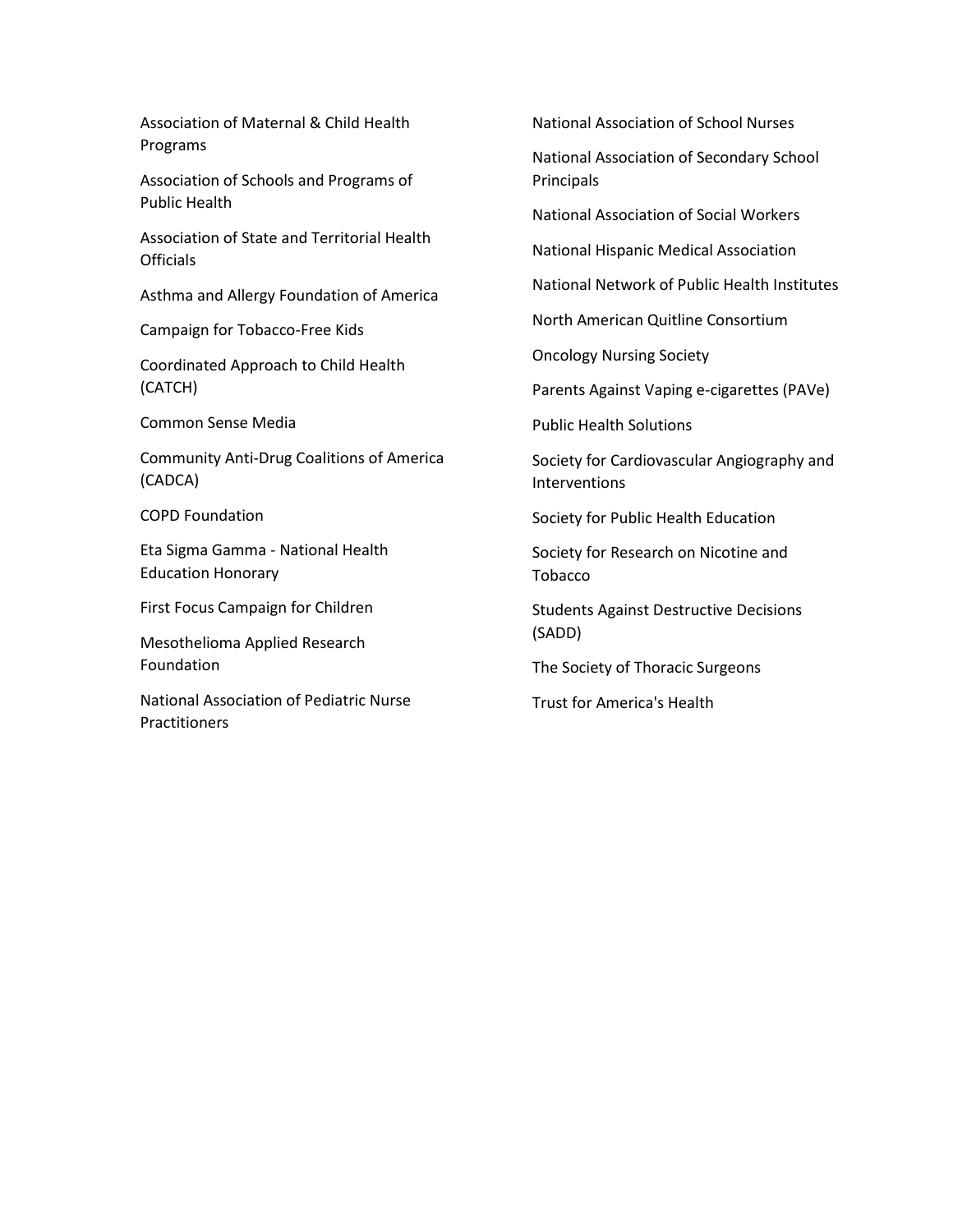

March 17, 2021

The Honorable Patty Murray The Honorable Roy Blunt Chair **Chair Chair Chair Chair Chair Chair Chair Chair Chair Chair Chair Chair Chair Chair Chair Chair Chair Chair Chair Chair Chair Chair Chair Chair Chair Chair Chair** Services, Education, and Related Agencies Services, Education, and Related Agencies Committee on Appropriations Committee on Appropriations United States Senate United States Senate Washington, DC 205150 Washington, DC 20510

Subcommittee on Labor, Health and Human Subcommittee on Labor, Health and Human

Dear Chair Murray and Ranking Member Blunt:

As your Subcommittee moves forward with the FY 2022 Labor, Health and Human Services, Education and Related Agencies Appropriations bill, we urge you to increase funding for the Centers for Disease Control and Prevention's (CDC) Office on Smoking and Health (OSH) by \$72.5 million, for a total of \$310 million. This increase is vitally important to respond to alarming e-cigarette usage rates among youth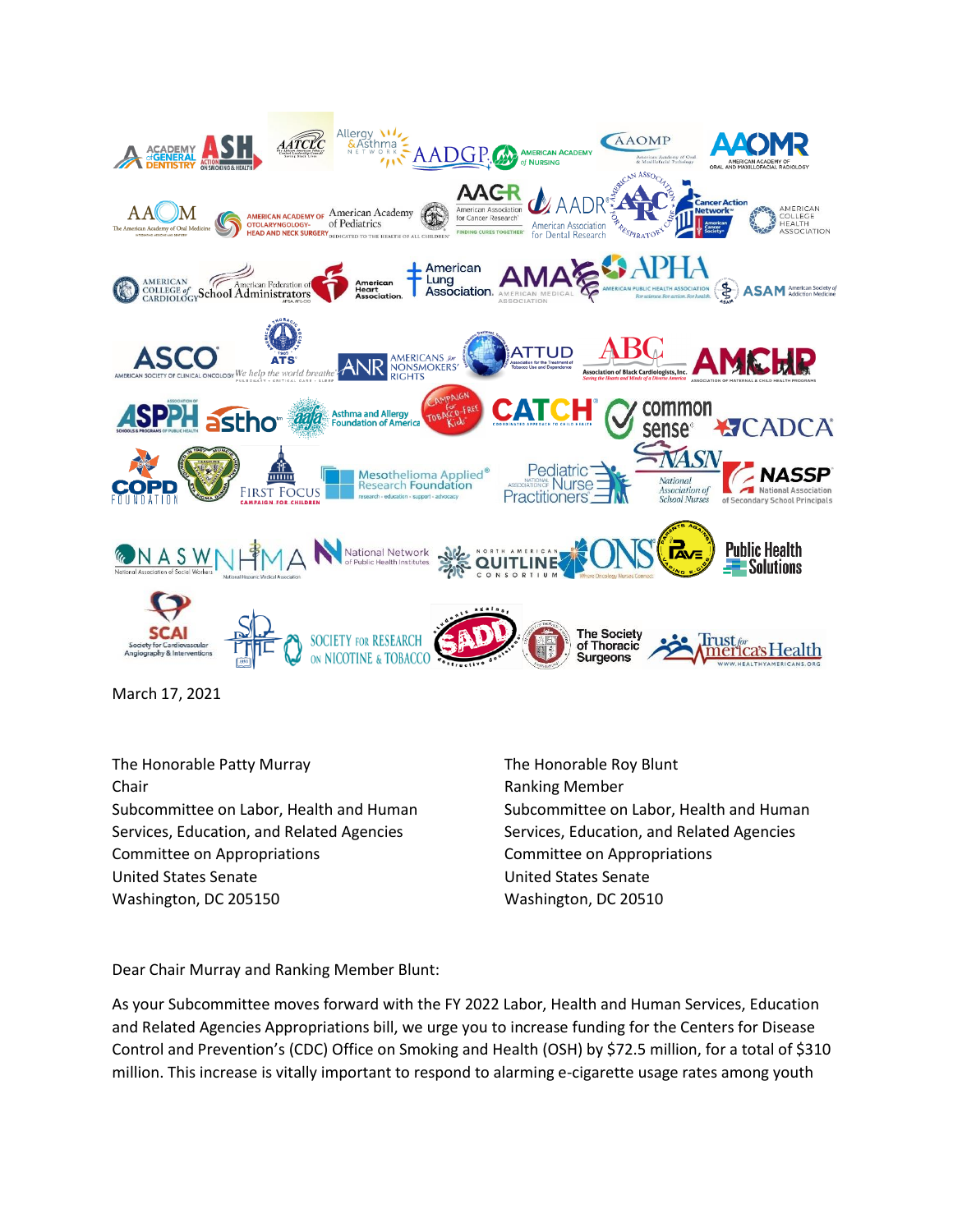and the devastating toll that tobacco continues to take on our nation's health during the COVID-19 pandemic, especially in disproportionately affected communities.

Tobacco use has long been the leading preventable cause of death in the United States. Each year, it kills more than 480,000 Americans and is responsible for approximately \$170 billion in health care costs. Nearly one in three heart disease deaths, one in three cancer deaths, and nearly eight in 10 chronic obstructive pulmonary disease (COPD) deaths are caused by tobacco use. People who smoke are at greatest risk for complications if they contract COVID-19, and many of the conditions caused by smoking also increase the risk of severe complications from COVID-19.

Our nation is at a critical juncture in the fight against tobacco use. After making tremendous progress in reducing youth tobacco use over the past several decades, e-cigarettes are threatening to undermine declines in youth smoking and overall youth tobacco use. E-cigarettes have been the most commonly used tobacco product among youth since 2014, and youth use of e-cigarettes has reached what the FDA and the Surgeon General have called "epidemic" levels. The 2020 National Youth Tobacco Survey (NYTS) shows that 3.6 million kids used e-cigarettes in 2020, including nearly 1 in 5 high school students. The risks are also becoming clearer. In 2020, 38.9 percent of all high school e-cigarette users used ecigarettes on 20 or more days a month, a sign that youth are addicted or at risk of addiction. Studies show that young people who use e-cigarettes are more likely to become smokers.

Tobacco use is also a significant contributor to health disparities. While smoking rates overall have declined, smoking has become more concentrated among certain groups and in particular regions of the country. People with lower incomes and lower levels of education, Native Americans, people with behavioral health conditions, and LGB Americans all have disproportionately higher rates of tobacco use, placing them at greater risk for tobacco-caused diseases such heart disease, cancer, and respiratory disease. Black Americans die from smoking-caused diseases at far higher rates than other Americans despite starting to smoke at a later age, smoking fewer cigarettes per day, and being more likely to make a quit attempt.

OSH has a vital role to play in addressing this serious public health problem. It provides grants to states and territories to support tobacco prevention and cessation programs, runs a highly successful national media campaign called "Tips from Former Smokers" (Tips), conducts research and surveillance on tobacco use, and develops best practices for reducing it. Additional resources will allow OSH to address the threat to public health posed by alarmingly high rates of youth e-cigarette use while continuing to prevent and reduce other forms of tobacco use. With additional resources:

- CDC could better advance health equity by focusing on groups who are disproportionately harmed by tobacco products, including designing and implementing prevention and cessation programs that are tailored to address their specific needs.
- CDC could strengthen efforts to end youth and young adult tobacco use, including e-cigarette use, by providing more resources to state and local health departments; educating youth, parents, health professionals, communities, and others about tobacco products and the harms associated with their use; and identifying evidence-based strategies to protect youth and young adults from initiating tobacco use.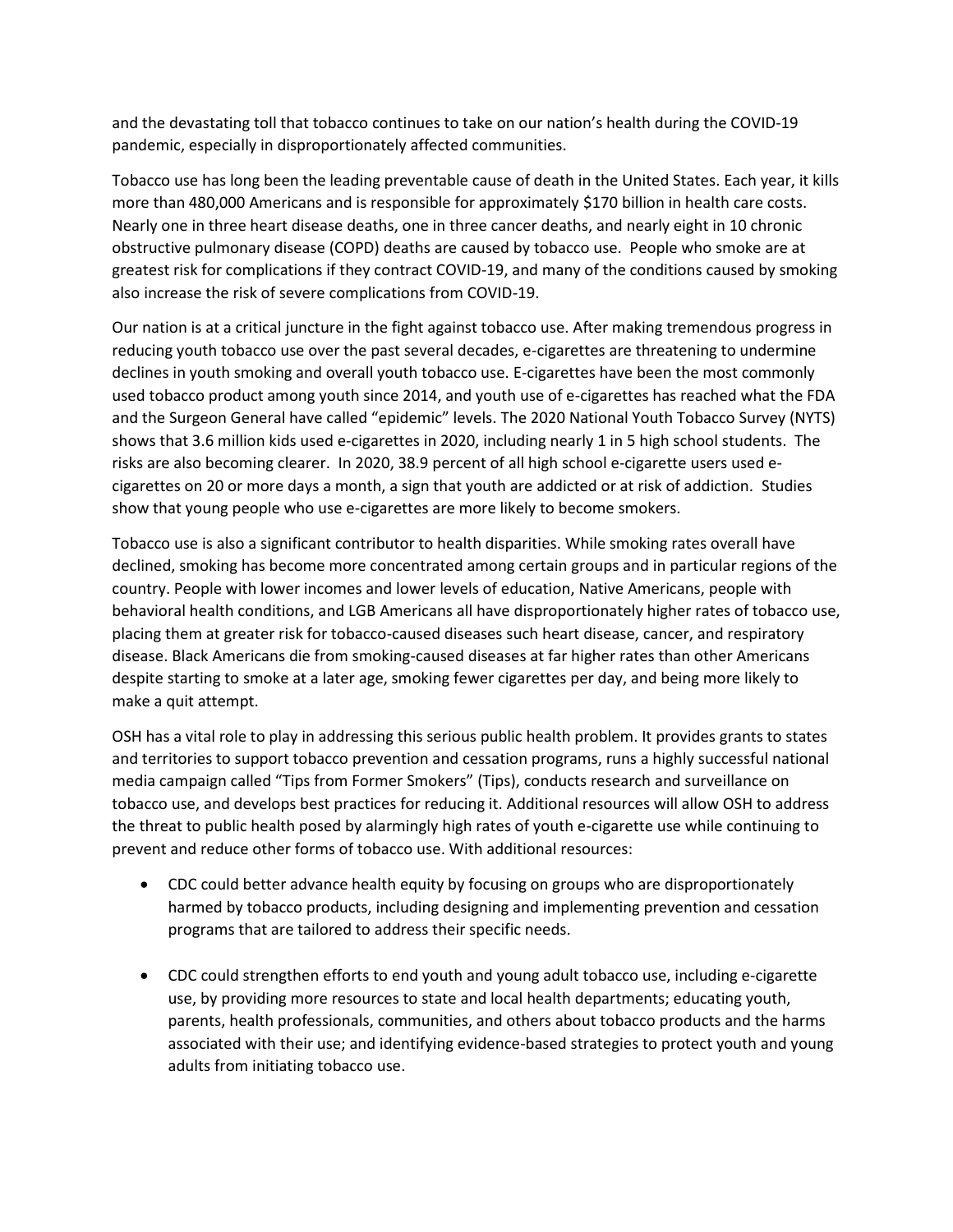• CDC could expand a program that we know works: the Tips media campaign. From 2012 through 2018, CDC estimates that more than 16.4 million people who smoke attempted to quit and approximately one million smokers have quit for good because of the Tips campaign. As a result, the Tips campaign has helped prevent an estimated 129,100 smoking-related deaths and saved an estimated \$7.3 billion in health care costs. Increasing the number of weeks Tips is on the air each year, better targeting the ads into communities that experience a disproportionate impact, and increasing the frequency with which ads run will help even more smokers to quit.

We appreciate that the FY 2021 Omnibus and COVID Relief and Response Act (P.L. 116-260) increased funding for OSH by \$7.5 million in FY 2021 to \$237.5 million. Additional investments in tobacco prevention and cessation will save lives, reduce tobacco use among disparate populations, and reduce the cost of treating tobacco-caused disease. We urge you to increase funding for CDC's OSH to \$310 million, which will enable CDC to address the challenges posed by e-cigarettes while continuing to make progress reducing the death and disease caused by other tobacco products and strengthening efforts to assist groups disproportionately harmed by tobacco products.

Sincerely,

| Academy of General Dentistry                            | American Cancer Society Cancer Action<br><b>Network</b>       |
|---------------------------------------------------------|---------------------------------------------------------------|
| Action on Smoking & Health                              |                                                               |
| African American Tobacco Control                        | American College Health Association                           |
| Leadership Council                                      | <b>American College of Cardiology</b>                         |
| Allergy & Asthma Network                                | American Federation of School                                 |
| American Academy of Dental Group                        | Administrators                                                |
| Practice                                                | <b>American Heart Association</b>                             |
| American Academy of Nursing                             | American Lung Association                                     |
| American Academy of Oral and Maxillofacial              | <b>American Medical Association</b>                           |
| Pathology                                               | American Public Health Association                            |
| American Academy of Oral and Maxillofacial<br>Radiology | American Society of Addiction Medicine                        |
| American Academy of Oral Medicine                       | American Society of Clinical Oncology                         |
| American Academy of Otolaryngology -                    | <b>American Thoracic Society</b>                              |
| <b>Head and Neck Surgery</b>                            | Americans for Nonsmokers' Rights                              |
| American Academy of Pediatrics                          | Association for the Treatment of Tobacco                      |
| American Association for Cancer Research                | Use and Dependence                                            |
| American Association for Dental Research                | <b>Association of Black Cardiologists</b>                     |
| American Association for Respiratory Care               | <b>Association of Maternal &amp; Child Health</b><br>Programs |